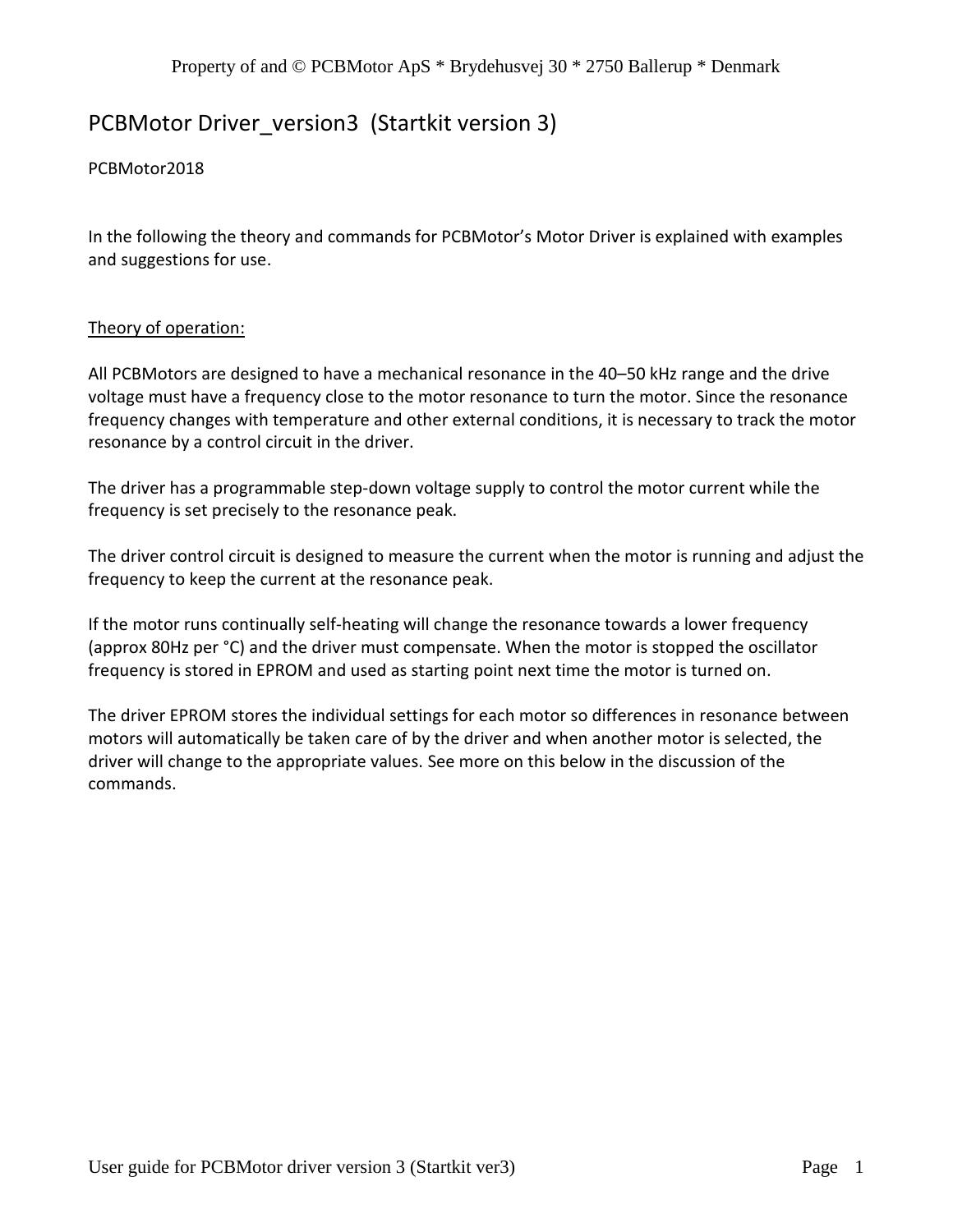## **Installation**

Start to download and install Termite

Download Termite – either from the Product tab "Software" in our shop, or directly from [https://www.compuphase.com/software\\_termite.htm](https://www.compuphase.com/software_termite.htm)

Go to the settings tab and click on the drop down for port to notices which COM port **Already in Use**. In the screen print to the right there is no Com ported used.

Then check Port Configuration:

- Baud rate to be 19200
- Databit 8
- Stop bit 1
- Parity None
- Flow control none

For Transmitted text

• Only select: Append CR

Then Plug the USB cable into the PC. Now the driver in the USB cable has been assign a Com port

When clicking on Port again you will see which new com port the device driver has been assigned. In this example the Com port is 6, and select port 6.



## *Keep Termite open and ready and now you can start to connect the wires from the USB cable to the driver, see next page*

The other end of the cable with the 4 wires consist of, TXD, RXD, GND & VCC. For the PC to communicate with the driver the TXD (a transmit signal) hall be connected to the driver receive pin, and similar for the RXD (a receive signal) and shall be connected to the driver transmit (TX)

|                                                                                                        | COM6 19200 bps, 8N1, no handshake                              |                                                                                                              |                                                                                                                                                  |              |                                                                                                                                                                         | Settings<br>Clear<br>Close<br>About |  |  |
|--------------------------------------------------------------------------------------------------------|----------------------------------------------------------------|--------------------------------------------------------------------------------------------------------------|--------------------------------------------------------------------------------------------------------------------------------------------------|--------------|-------------------------------------------------------------------------------------------------------------------------------------------------------------------------|-------------------------------------|--|--|
| Remote<br>ocal<br><b>DTR</b><br>RTS                                                                    | CTS                                                            |                                                                                                              | CD                                                                                                                                               | <b>BREAK</b> |                                                                                                                                                                         |                                     |  |  |
| Failed to initialize the port.<br>Please warifu the COM nort eattings<br>Serial port settings          |                                                                |                                                                                                              |                                                                                                                                                  |              |                                                                                                                                                                         |                                     |  |  |
| Port configuration<br>Port<br>Baud rate<br>Data bits<br>Stop bits<br>Parity<br>Flow control<br>Forward | COM6<br>19200<br>8<br>$\blacksquare$<br>none<br>none<br>(none) | $\checkmark$<br>$\checkmark$<br>$\checkmark$<br>$\checkmark$<br>$\checkmark$<br>$\checkmark$<br>$\checkmark$ | Transmitted text<br>Append nothing<br>Append CR<br>Append LF<br>◯ Append CR-LF<br>Local echo<br>Received text<br>Font<br>monospaced<br>Word wrap | $\checkmark$ | Options<br>Stay on top<br>Close on cancel<br>√ Autocomplete edit line<br>Close port when inactive<br>Plug-ins<br>√ Function Keys<br>Hex View<br>Log File<br>Status LEDs | ^                                   |  |  |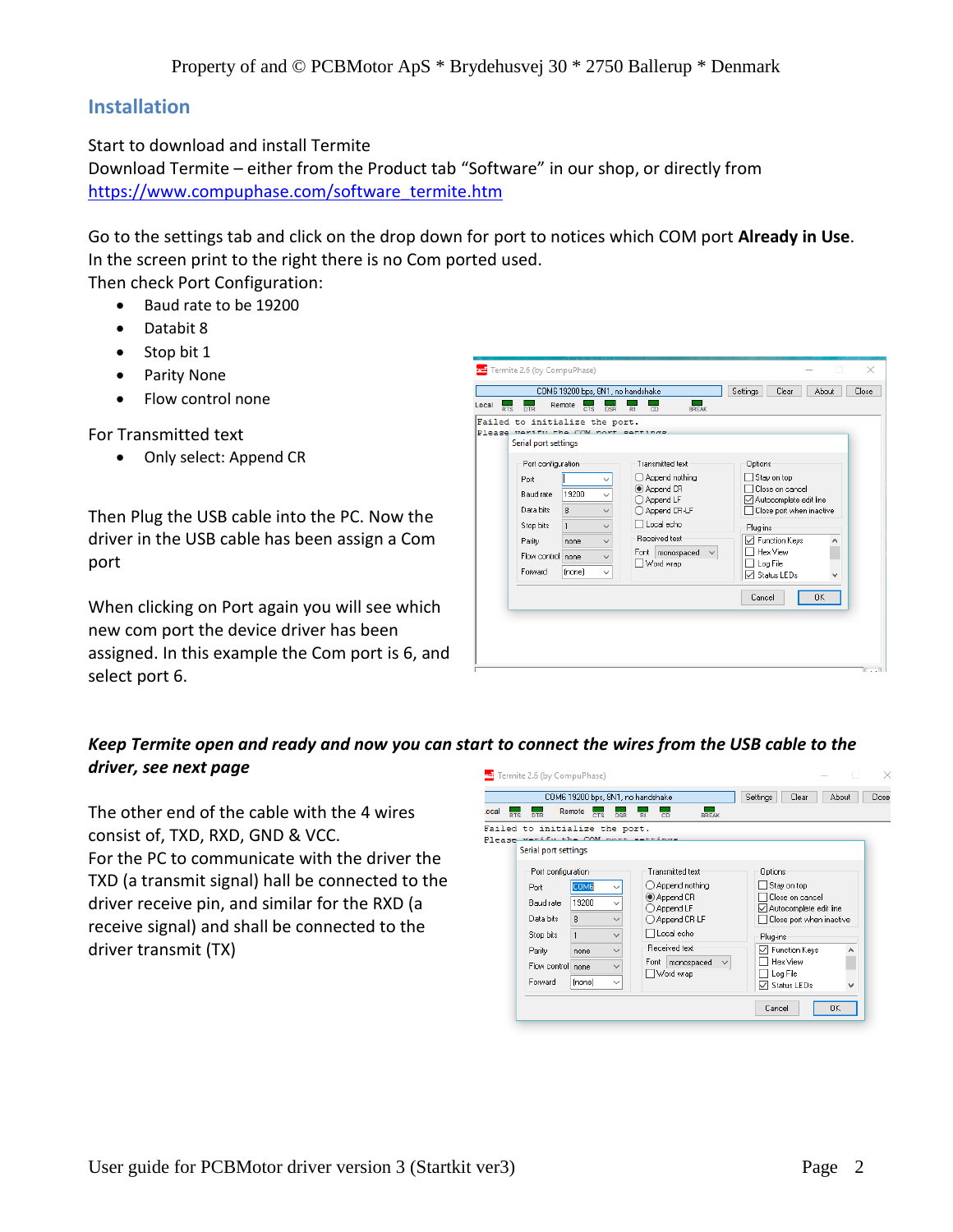See the table below:



| Cable |  |                | <b>Driver</b> |  |
|-------|--|----------------|---------------|--|
|       |  | • TXD (Orange) | -> 1; RX      |  |
|       |  | • RXD (Yellow) | $-$ > 2: TX   |  |
|       |  | GND (Black)    | -> 3; GND     |  |

 $VCC (Red) \rightarrow 4; VCC$ 



It is possible to write custom communication software e.g. for LabView as long as all communication use ASCII characters.

It is a straight forward modem (RX/TX) communication. However, in other programs as Labview DTR is normal set to high:

The DTR modem signal is toggled low to do a software abort to stop a long sequence, so your LabView software should pull DTR inactive (high) when not used. Otherwise the motor will not turn (apart from the STB command!). There is a short note on this at the bottom of the help-txt: STOP commands D,S,G & U: Toggle DTR-signal on PC or short terminals DTR & GND

The modem setting should be:

- 19200
- 8
- 1
- N
- N
- Append CR

Special versions of the driver firmware also support SPI and I2C, but this has not been implemented in the current firmware.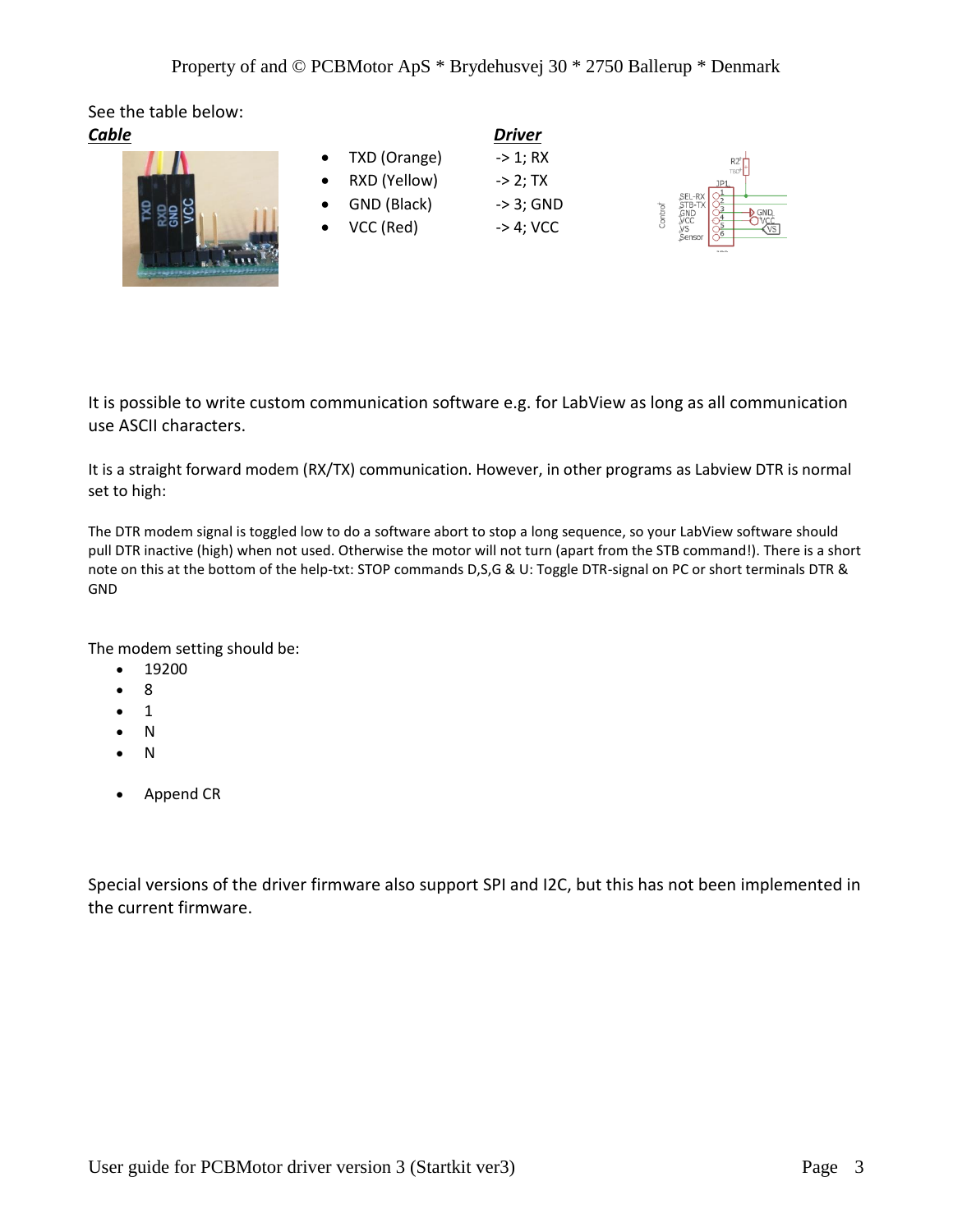Example of Available Commands and EEPROM memory:

The commands are listed by the driver in response to the 'h' command. The memory map for the system variables as well as for the individual motors is listed as well:

```
** StartKitv3 26-6-2018/PCBmotor **
COMMAND: VALUE: DESCRIPTION:
------------------------------
ADC>x?Stop Stop repeats if (last measured mV/mA) > x. Also ADC<x?Stop
ADC>x?J=ADC Set J (or K) = (last measured mV/mA) if > x. Also ADC<x?J=ADC
A/AI Position/Index sensor voltage
BCR BCR: Break for <CR>
BI/B+ BI: Search for Index, B+: Index break on<br>B- B-: Break OFF
                B-: Break OFF
CW(CCW) 0..255 Motor voltage scaling (percent)
D(elay) val Delay (ms)
F(req) val VCO frequency (Hz, max 125000)
G/GN +/-pos Goto position. GN: No resonance tracking
I(nfo) na Frequency & current
J val/P Variable: j=10,sj-> run 10 steps. J=P sets J to current position
J>x?J=y Set J to y if J > x. Also J<x?J=y, J>x?K=y, J<x?K=y
J>x?Stop Stop repeat & set J=0. Also J<x?Stop
K Same as J
L(ed) 0..200 Set/query sensor current (x 0.1mA)<br>
LS 0ptimize sensor current<br>
P90 Phase 90 dgr: Run mode
                Optimize sensor current
                Phase 90 dgr: Run mode<br>Static mode with phase 0/180 dgr. Use P90 to return to run mode
P0/P180 Static mode with phase 0/180 dgr. Use P90 to return to run mode
P R/N/A Resonance sweep: P, PR (reverse), PA (alternating)
Q/QS +/- Minimum messages. Q- turns info back on. QS shows string on SPI
R/RD/RL adr Reads EEPROM byte/integer/long from address 'adr' (0..255)
RS RECOVERY: Restore Mem0-M38 from Mem216-mem255
RB BACKUP: Store Mem0-M38 in Mem216-mem255
STB +/- Toggle motor on/off. Use - for CCW
S/SN +/-step Steps (max +/-32768). SN: no resonance tracking
SW +/-step Steps (max +/-32768) using sweep pulses
SW +/-step Steps (max +/-32768) using sweep pulses<br>U/UP/UN +/-val Micropulses. Use - for CCW. P/N to stop at p/n edge
US/UPS/UNS +/-val Same with sweep pulses
V(oltage) 0..5000 Motor voltage (mV)
Vmin 0..5000 Vmin: Min voltage to turn motor
Vmax 0..5000 Vmax: Max voltage
W/WD val@adr Writes byte/int in address 'adr' (0..255). Note '@'
X/XI val Repeat 'val' times. XI => forever. Stop with <CR>
Z/ZI +/-pos Set/query Position or Index offset
H(elp) na This text
MEMORY: Read 2-byte positions with RD command, i.e. RD4:
0: RX-TX timeout at power up (x 0.2s)
4+5: Sweep pulse frequency step
6+7: Sweep pulse frequency step duration (x 30us)
8: Resonance range low (kHz)
9: Resonance range high (kHz) (High>Low)
10: Continue after stop (ms)
11: Debounce multiplier (x 30us, std: 1)
12+13: Max step time (ms) (std 250)
```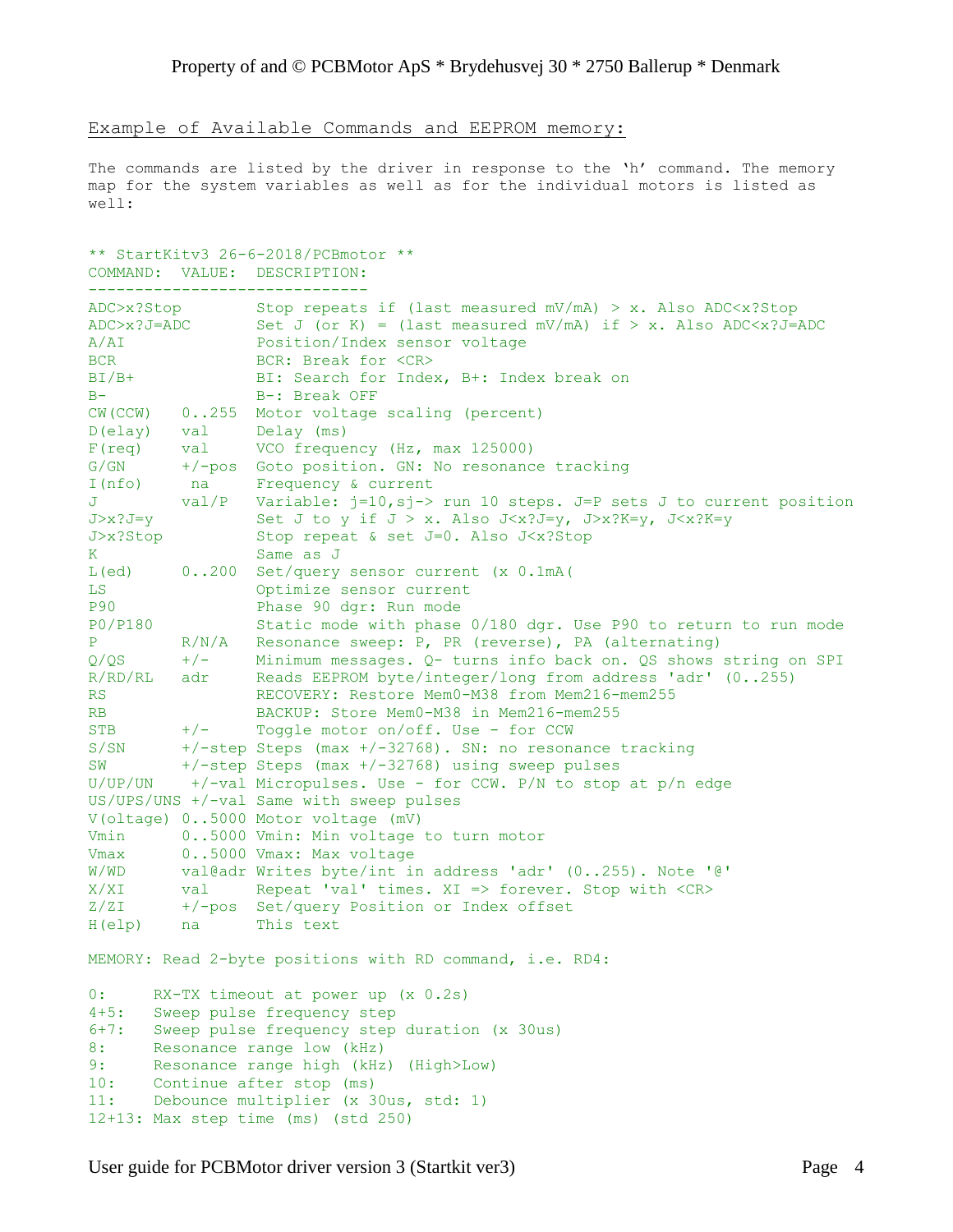Property of and © PCBMotor ApS \* Brydehusvej 30 \* 2750 Ballerup \* Denmark 14+15: Tracking stability delay (std:250) 16+17: Vs, motor voltage 0..5000mV. V-command to set/query 20: Current calibration (std:30) 21: Step size in sweep (x 10Hz) 21: Step size in tracking (Hz) 26+27 Position 31 Vmin (x 100mV) 32 Vmax (x 100mV) 33 Sensor current (x 0.1mA) 34+35 Oscillator from sweep/tracking or with F-command 36 CW percent scaling of Vs (0..255) in S/G-commands<br>37 Same far 2011 37 Same for CCW STOP commands D, S, G & U: Type <CR> NOTE !!! MAX RATED MOTOR CURRENT: Diameter x 16mA The commands are explained in more detail below. The driver has 256 Bytes of EEPROM memory which is assigned as follows: mem0-mem21 for system memory, mem22-mem32 Motor1 individual parameters mem33-mem43 Motor2 individual parameters mem44-mem54 ditto Motor3 mem55-mem65 ditto Motor4 mem66-mem76 ditto Motor5 . . . Mem132-mem255 are free and available to the user with the R/W commands

It is not necessary to calculate the location of the parameters for each motor since the command will automatically select the right memory position once the motor is selected.

Note that is possible by mistake to overwrite the memory with serious consequences for the driver operation so a backup listing is recommended to be able to restore the contents of the EEPROM.

#### Command Interpreter:

When the LED is blinking on/off in a 1 second cycle, the driver is waiting for the next command from the user. This is indicated on the screen with '>>'.

When the driver receives a command line terminated by a  $\langle CR\rangle$ , the driver starts executing the individual commands separated by  $\prime$ ,' or  $\prime$ ;' until all commands have been executed:

S720,d1000,s-720 => step 720 – delay 1000ms – step -720

Using a motor with a 1440 step codewheel the result of this line will be half a turn clockwise, wait a second and turn back.

It is possible to repeat part of the command line up to the next semicolon or end of the line by using the 'x' command

s100,d1000,s-100,x10;h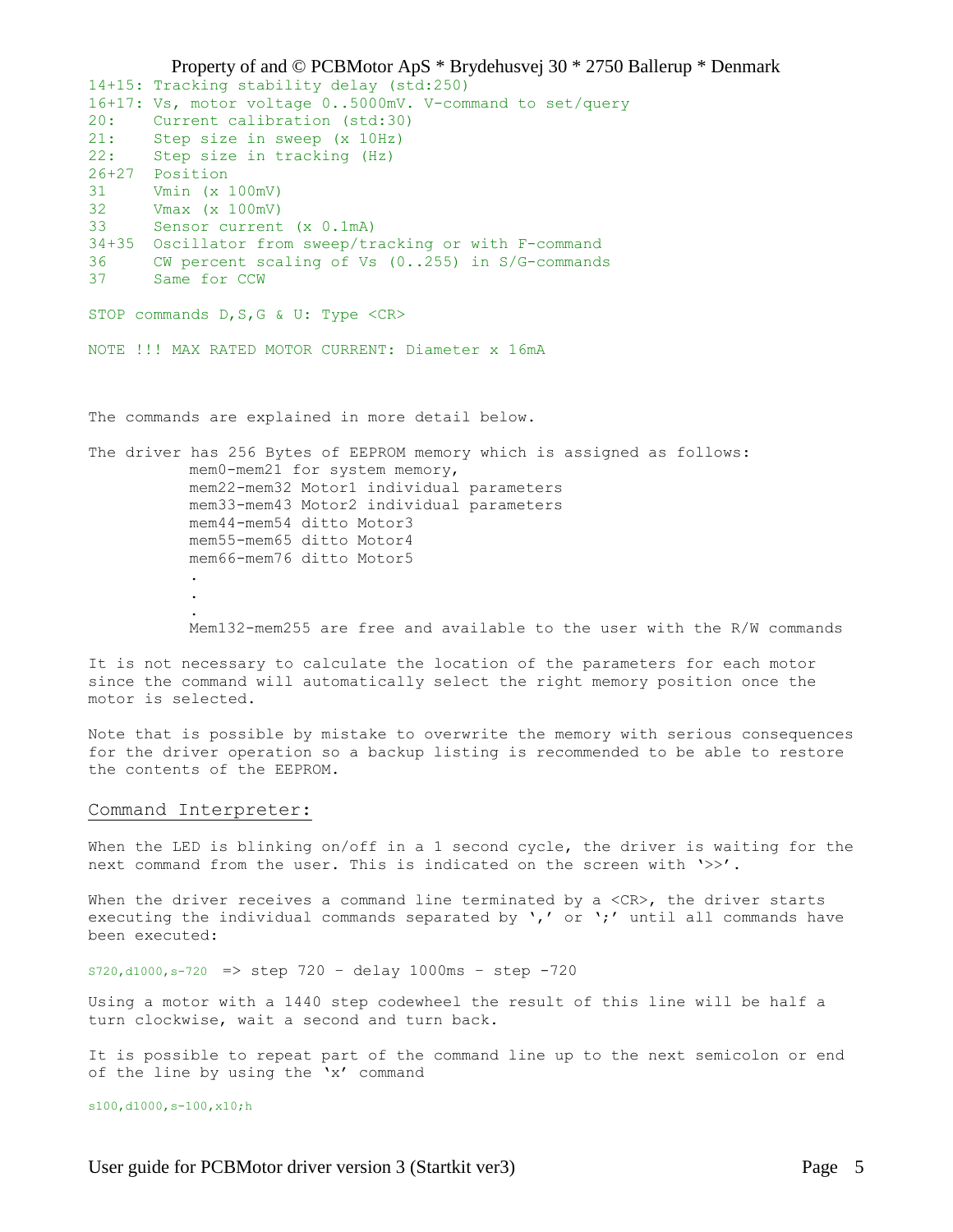### Property of and © PCBMotor ApS \* Brydehusvej 30 \* 2750 Ballerup \* Denmark

This command line will repeat the movement 10 times and then list the help text.

If a <CR> is received from the COM port the x-repeat will be stopped.

#### Commands:

#### **ADC>x?S** Stop repeats if (last measured mV/mA) > x. Also ADC<x?S

This will stop command line execution when the last measurement is above/below the limit given. Here is an example with microstepping ('u' command) until a given value from the position sensor ('ap' command) is reached:

>>u3,ap,ADC>2700?S,x100 => 3 microsteps, measure position sensor output, stop if >2700

Output from driver:

Position sensor: 1905 mV Value: 1 Position sensor: 2332 mV Value: 1 Position sensor: 2643 mV Value: 1 Position sensor: 2812 mV Value: 1 >>

#### $ADC>x?J=ADC$  Set J (or K) = (last measured mV/mA) if > x. Also  $ADC < x?J=ADC$

Transfer the measured value to one of the command line variables, J or K, which in turn could be stored in EEPROM for later evaluation.

#### **A1,A2,A3** Analog values for Position and Index sensors

Not relevant in this application which uses a digital AEDR8500 sensor. Use the IScommand to see current logical values for the sensors.

#### **BCR BCR: Break for <CR>**

As default most commands can be interrupted from the keyboard by typing a <CR>. However, if this has been switched off by the 'b-' command it can be switched back on with this command.

**BI/B+** BI: Search for Index, B+: Index break on

The motor codewheel has an index mark to set the "home" position within a revolution. BI will turn the motor on to search for the motor index position and then stop.

B+ just turns on the index sensor and let the user run the motor until the index is found. After the motor has stopped at the index, the user must turn off the index sensor with 'b-' and set the normal break on with 'bcr'. This is automatic with 'bi'.

#### B-: Break OFF

See above.

**CW/CCW** 0..255 Motor current scaling (percent)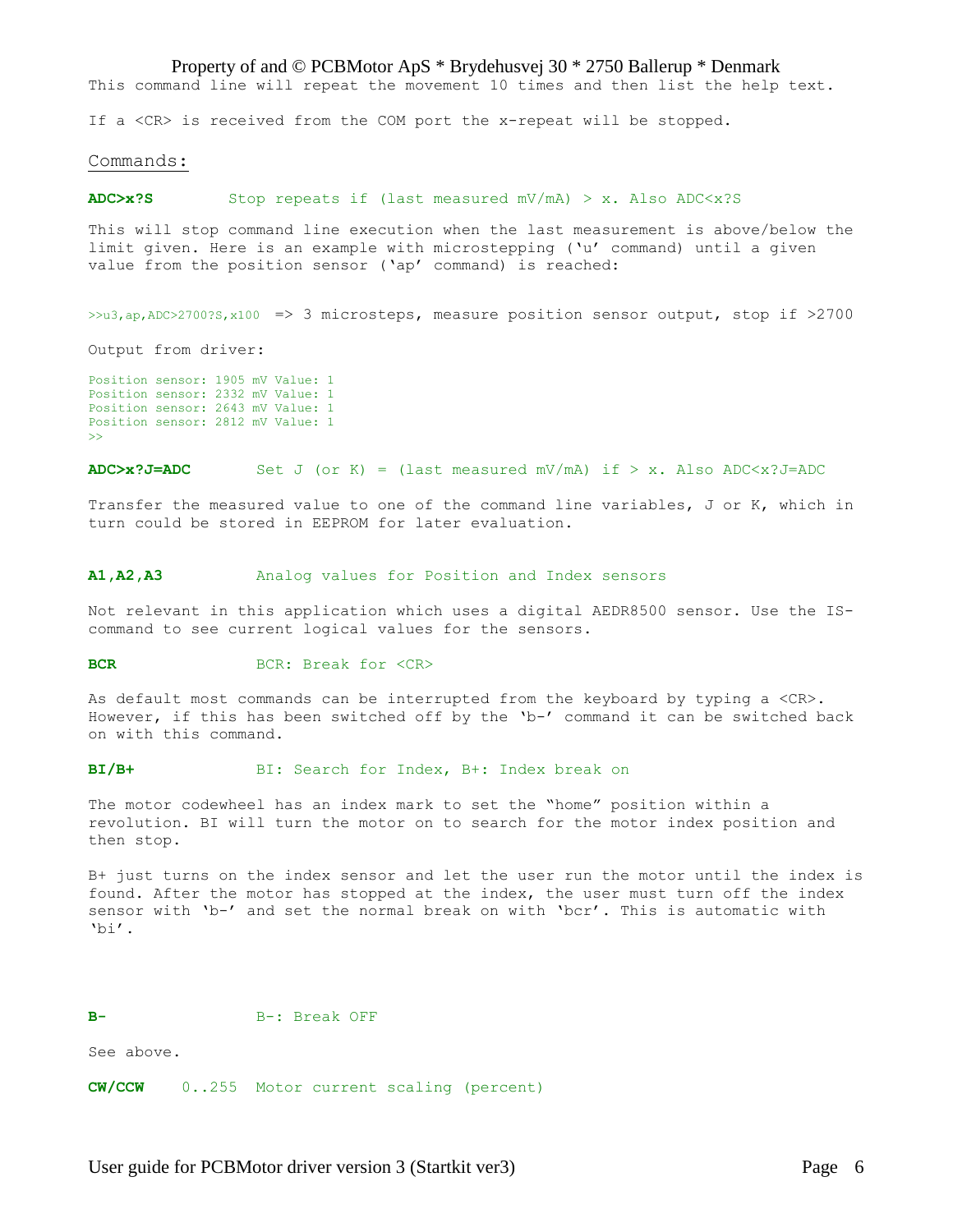Property of and © PCBMotor ApS \* Brydehusvej 30 \* 2750 Ballerup \* Denmark Due to differences in loading and in the motor CW and CCW (clockwise and counter clockwise) allows the user to modify the motor current (Is) in the two directions. Default is 100 for both CW and CCW. By typing 'cw' (or 'ccw') without a value the driver will read out the current setting. The value can be 0..255: >>cw

CW : 100

>>cw150

CW : 150

>>

**D(elay)** val Delay (msec)

The 'd' command will wait 0..999999 ms as set by the value given. Typing <CR> will abort the delay.

**G/GN** +/-pos Goto position. GN: No resonance tracking

Go to a specified absolute position within a ±30000 range. The 'z' command can set the zero point. Use the 's' command for steps relative to the current position:

>>z,g200,s50,g-200

Position set to 0 for motor 1 Start position 0 for Motor 1 => Go absolute to position 200 End position 200 for Motor 1 Motor current (mA): 452 Steps= 200 Steptime(us)= 3840 Start position 200 for Motor 1  $\Rightarrow$  Move 50 steps relative to current position End position 250 for Motor 1 Motor current (mA): 460 Steps= 50 Steptime(us)= 3904 Start position 250 for Motor 1 => Go absolute to position -200 End position -200 for Motor 1 Motor current (mA): 474 Steps= 450 Steptime $(us) = 3840$ 

The qualifier N as in 'GN' or 'SN' switches off the tracking software and keeps the oscillator frequency fixed. This can be useful for making various specialized tests e.g. the motor performance in the Power Consumption chart in the beginning of this text. Here the oscillator value ('o' command) is controlled thru the J-variable which is increased in steps of 1 for each repeat of the line from the semicolon to the end:

j=60;oj,sn200,i,j+1,x30

Oscillator: 60 Start position 30806 for Motor 1 End position 31006 for Motor 1 Motor current (mA): 105 Steps= 200 Steptime(us)= 14272 Osc,Hz,mA: 60,48488, 0 J: 61 29 repeats left Oscillator: 61 Start position 31006 for Motor 1 End position 31206 for Motor 1 Motor current (mA): 107 Steps= 200 Steptime(us)= 13632 Osc,Hz,mA: 61,48392, 0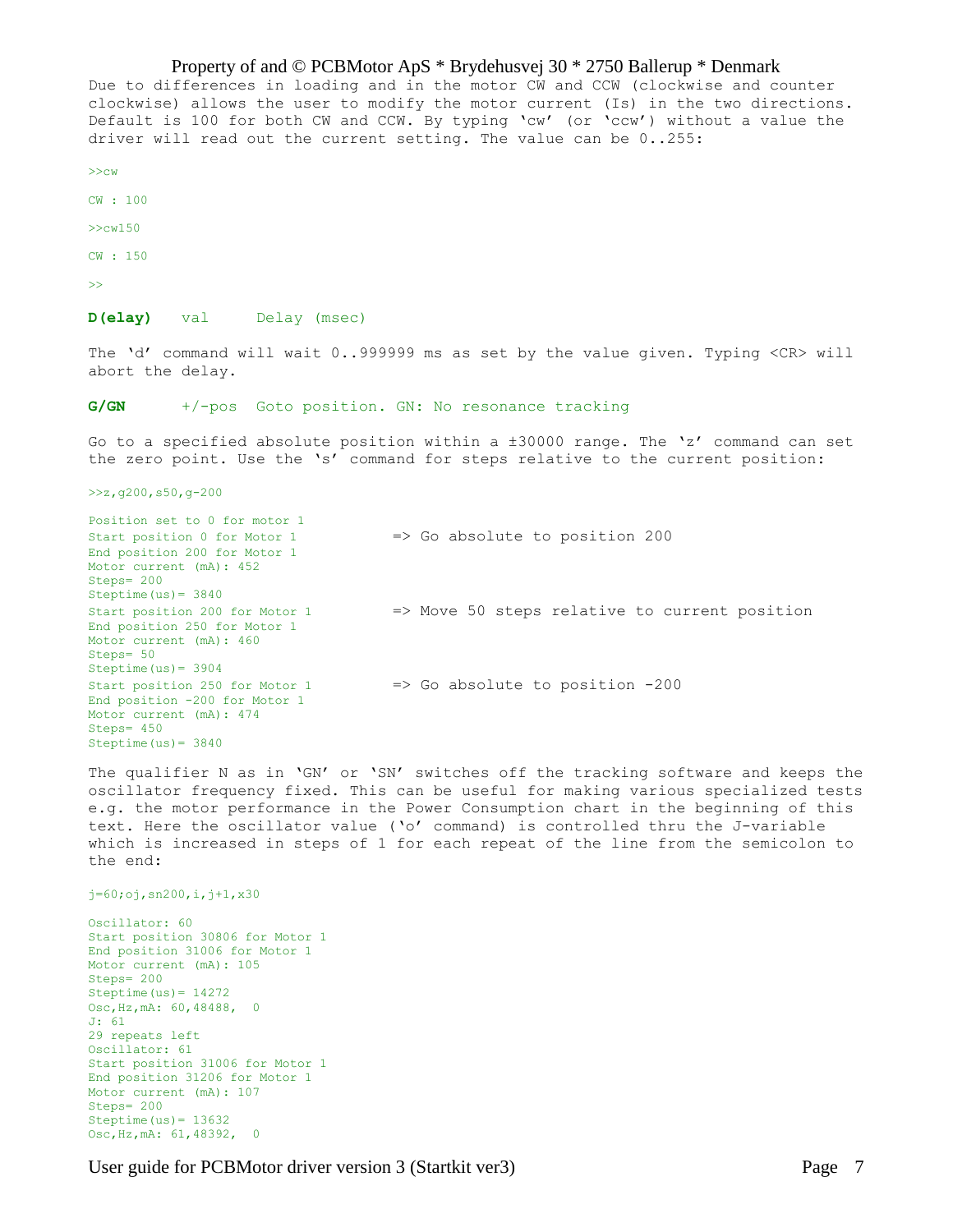Property of and © PCBMotor ApS \* Brydehusvej 30 \* 2750 Ballerup \* Denmark J: 62 . . .

Normally all the info from the command execution is not necessary and the 'q' command can be used to minimize reporting and speed up execution

#### **I(nfo)** Frequency & current

Reports oscillator setting, frequency and motor current. If the motor is not running the current is zero so it is necessary to turn the motor on first to get a valid reading of the current:

>>stb,d3000,i,stb- => Turn on the motor, wait 3 s, info readout, stop

Motor 1 ON Waiting 3000 milliseconds Osc,Hz,mA: 68,47672,142 >>

**J** val/P Variable: j=10, sj-> run 10 steps. J=P sets J equal to current position **J>x?J=y** Set J to y if J > x. Also J<x?J=y J>x?S Stop repeat & set J=0. Also J<x?S **K** Same as J

J and K are numerical variables with a value that gets inserted everywhere J/K occurs in the command line. If the value changes the new value will be used – see the example under the 'g' command.

## **L** 0..255 Set/query sensor LED drive **LS** Optimize LED value

The driver has two comparators to convert analog position and index sensors to hi/lo values. Only with analog sensors (200 cpr).

## **M** 1..10 Motor selection.

Selects the motor and stores the value in mem0 i.e. 'r1' will give the current motor number.

m1,s10,m0,d2000,x3

Start position 32608 for Motor 1 End position 32618 for Motor 1 Motor current (mA): 99 Steps= 10 Steptime $(us) = 8768$ Waiting 2000 milliseconds 2 repeats left Start position 32618 for Motor 1 End position 32628 for Motor 1 Motor current (mA): 165 Steps= 10 Steptime $(us) = 6848$ Waiting 2000 milliseconds 1 repeats left Start position 32628 for Motor 1 End position 32638 for Motor 1 Motor current (mA): 169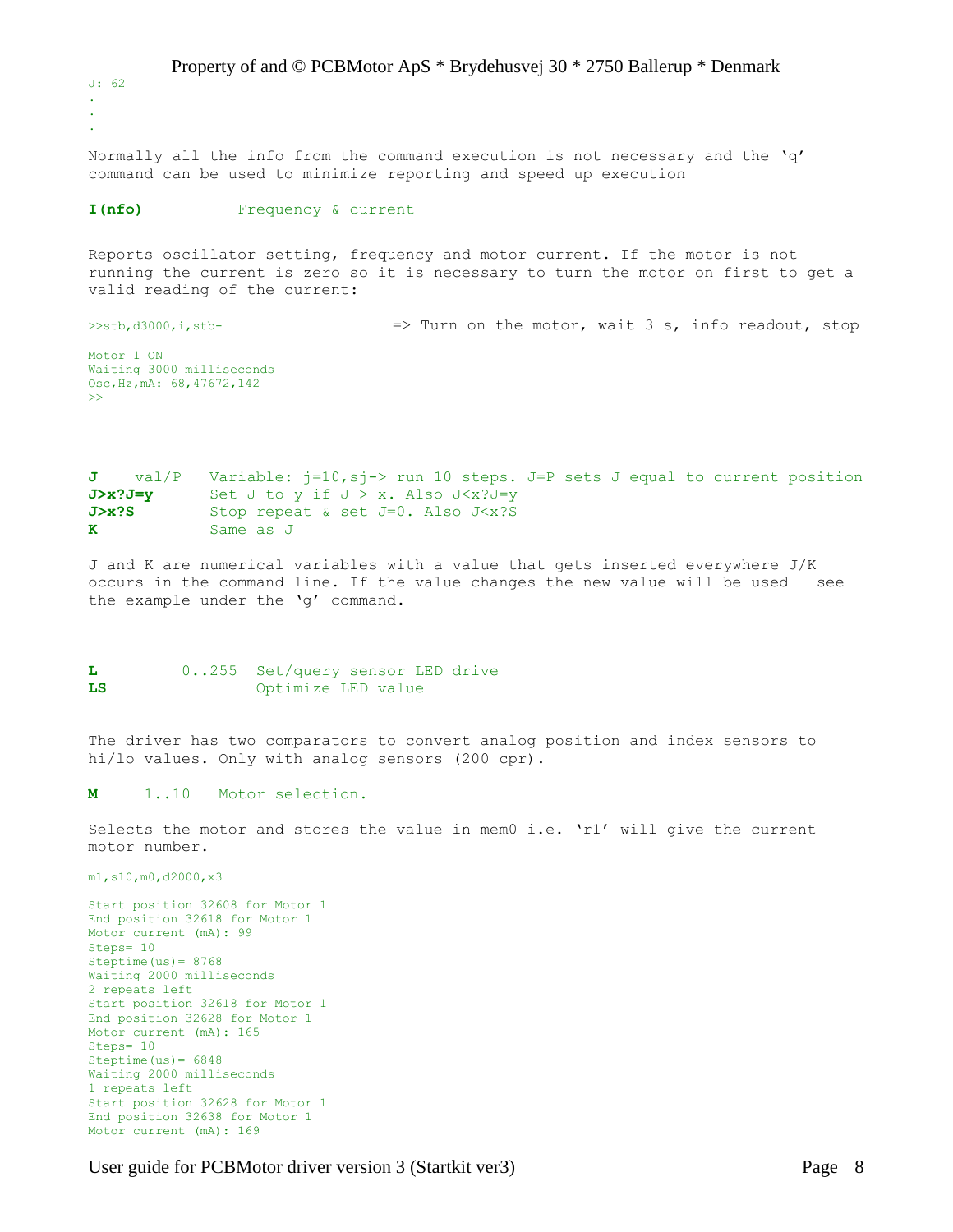Property of and © PCBMotor ApS \* Brydehusvej 30 \* 2750 Ballerup \* Denmark Steps= 10 Steptime(us)= 6656 Waiting 2000 milliseconds

## **O(sc)**0..255 Oscillator setting, autoset with P command

Individual setting of the frequency for each motor. Once the motor is running the start frequency is determined by the O-value but the driver will continuously adjust the frequency to maximize current for the motor. When the motor is turned off the new O-value is stored in EEPROM.

## **P** R/N/A Resonance sweep: P, PR (reverse), PA (alternating)

Resonance sweep of the oscillator, starting by the value in mem8 ending with the mem9 value:

>>p

| Calibration sweep with motor 1                                     |
|--------------------------------------------------------------------|
| $Osc, mA$ :                                                        |
| 140, 70 *******************                                        |
| 141, 63 *****************                                          |
| 142, 63 *****************                                          |
| 143, 59 ****************                                           |
| 144, 59 ****************                                           |
| 145, 56 ****************                                           |
| 146, 56 ****************                                           |
| 147, 59 ****************                                           |
| 148, 59 ****************                                           |
| 149, 63 *****************                                          |
| 150, 73 ********************                                       |
| 151, 84 ************************                                   |
| 152, 94 *************************                                  |
| 153, 112 ******************************                            |
|                                                                    |
|                                                                    |
|                                                                    |
|                                                                    |
|                                                                    |
|                                                                    |
|                                                                    |
|                                                                    |
|                                                                    |
|                                                                    |
|                                                                    |
|                                                                    |
|                                                                    |
|                                                                    |
|                                                                    |
|                                                                    |
|                                                                    |
| $171, 119$ *******************************                         |
| $172,105$ ****************************                             |
| 173, 94 *************************                                  |
| 174, 87 ***********************                                    |
| 175, 77 *********************                                      |
| 176, 70 *******************                                        |
| $177, 59$ ****************                                         |
| 178, 52 ***************                                            |
| $179, 45$ ************                                             |
| 180, 42 ************                                               |
| Motor resonance: 45608 Hz, o: 162, max current: 297, voltage: 1500 |

## **Q** +/- Minimum messages. Q- turns info back on

As default the driver reports a lot of statistics on the motor, but this can slow down execution due to the limited communication speed. The 'q'-command turns of most of text.